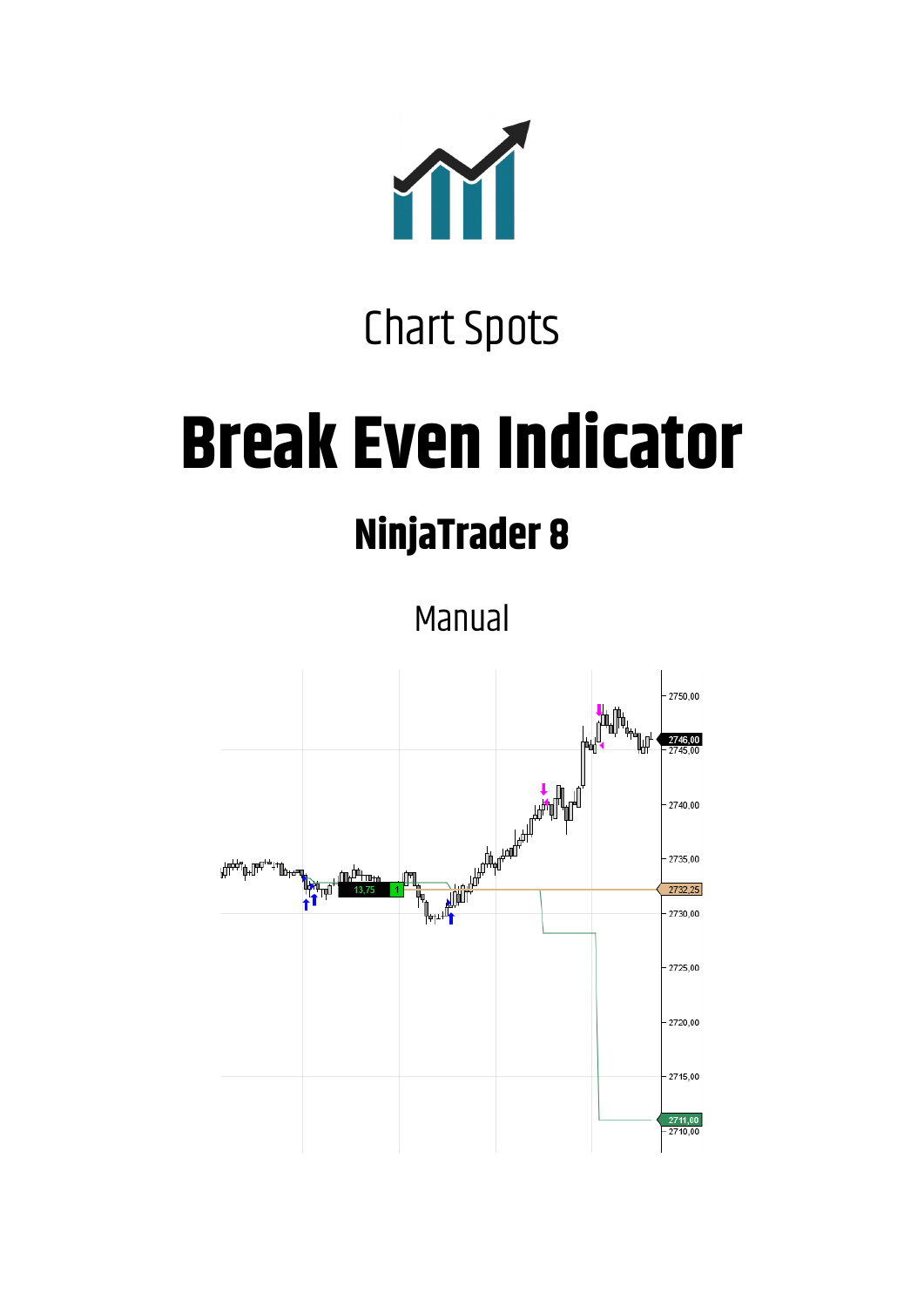Want to **hold on to trades longer**? The Break Even indicator, **calculates profts taaen into the average price** of the remaining position. See the Break Even line move away from price, and **gain additional confdence** to hold on longer to your trade! Works for both Long & Short positions.

The Break Even line **will only display for trades during the current NinjaTrader Session**. The indicator does not affect orders in any way. Commissions are not taken into account by the calculations.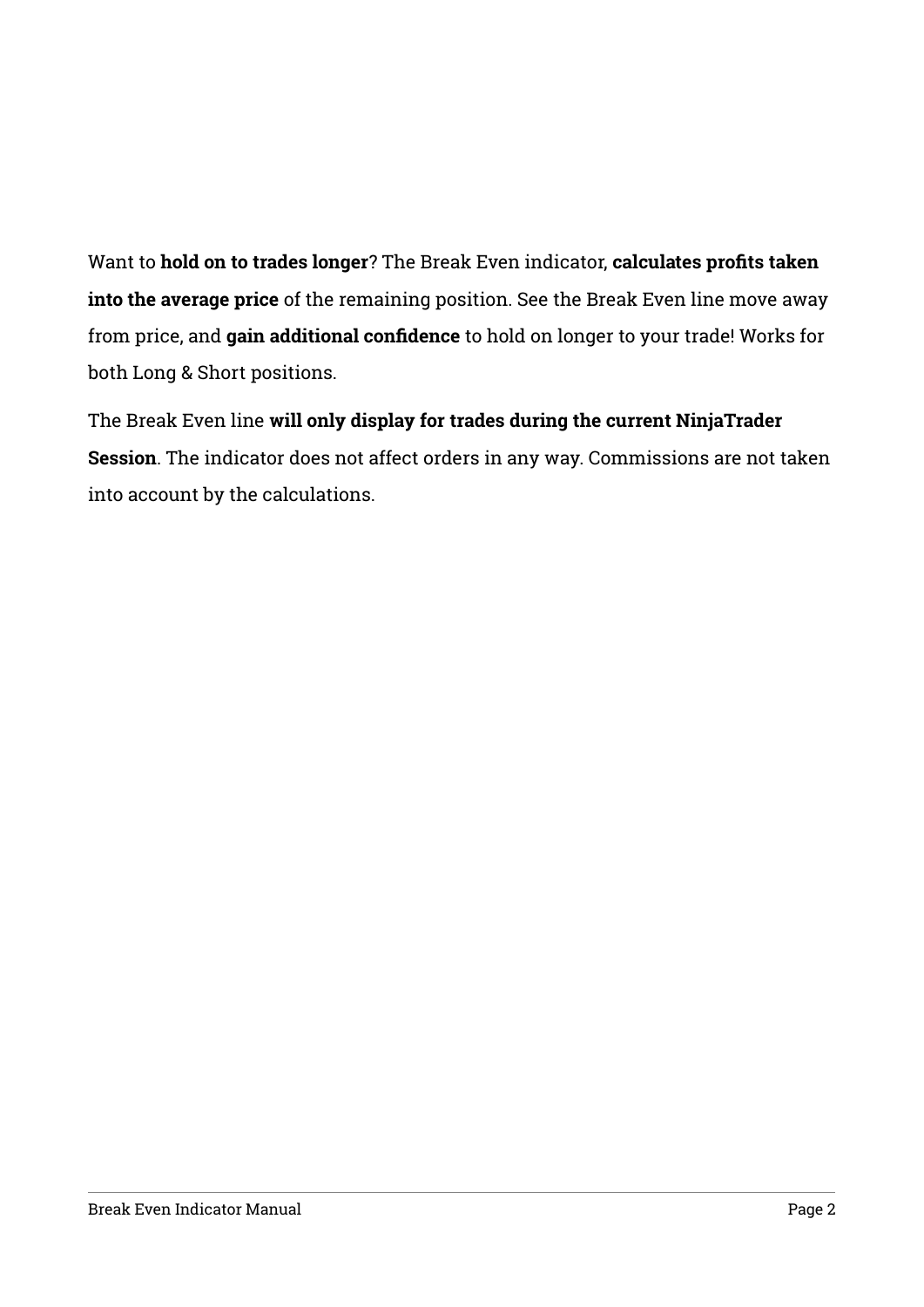## **Table of Contents**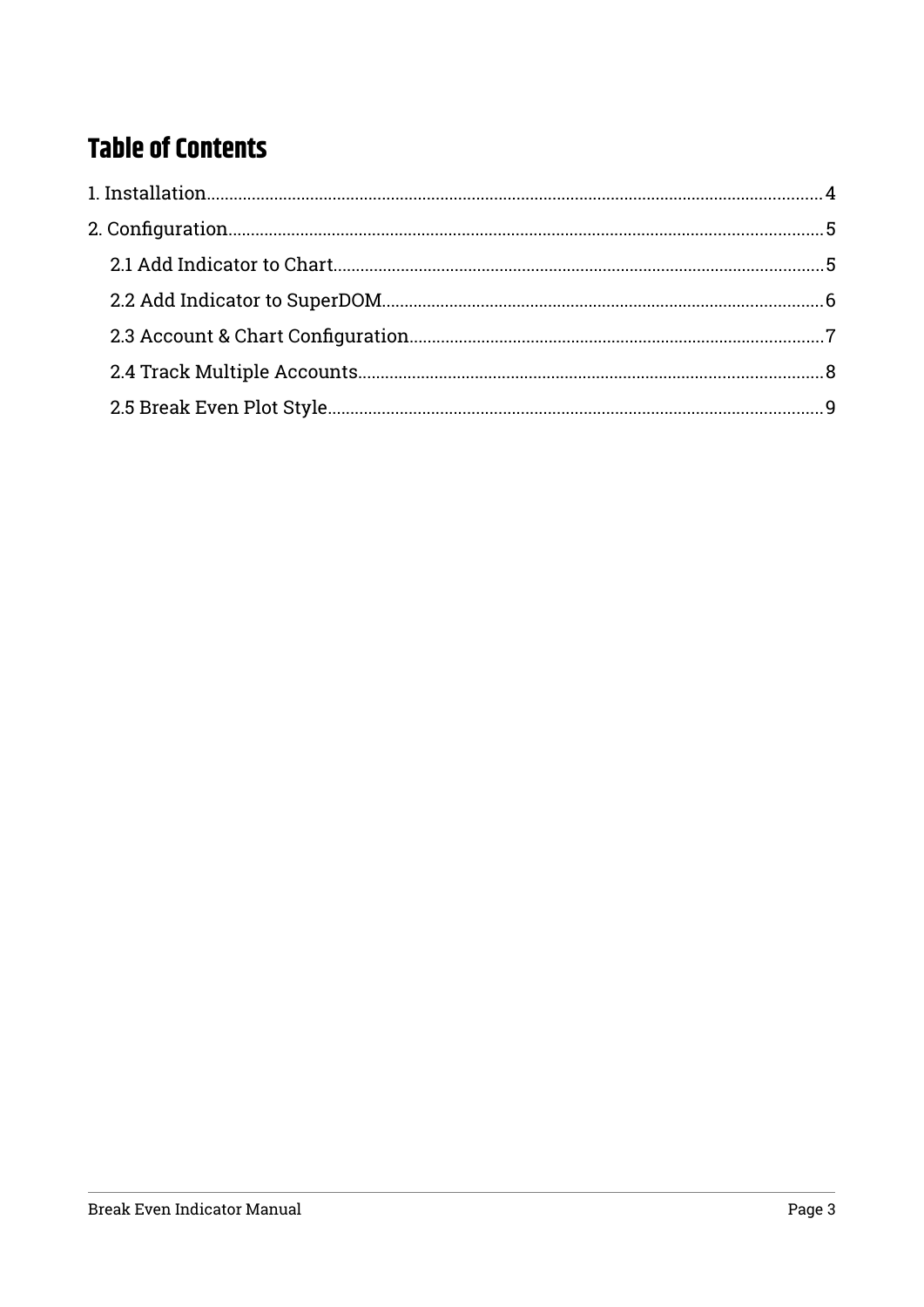## <span id="page-3-0"></span>**1. Installation**

After downloading the .ZIP file from the Chart Spots website, Open NinjaTrader 8 and follow these steps:

- 1. Select the NinjaTrader 8 Control Center window
- 2. Tools > Import > NinjaScript Add-on…
- 3. Select the downloaded .ZIP file

| NINJATRADER | $\Box$ New | $\mathsf{\%}$ Tools                                                                                                          | Workspaces<br>$\Box$                                                             | $\bf{Q}$ | <b>Connections</b><br>C Help                 |
|-------------|------------|------------------------------------------------------------------------------------------------------------------------------|----------------------------------------------------------------------------------|----------|----------------------------------------------|
| Time        |            | <b>Instruments</b><br><b>Hot Keys</b><br><b>Historical Data</b><br><b>Commissions</b><br><b>Risk</b><br><b>Trading Hours</b> | <b>Instrument Lists</b><br><b>Database Management</b><br><b>Vendor Licensing</b> |          | Message                                      |
|             |            | <b>Import</b>                                                                                                                |                                                                                  |          |                                              |
|             |            | <b>Export</b>                                                                                                                |                                                                                  |          | <b>Backup File</b><br><b>Historical Data</b> |
|             |            |                                                                                                                              | Remove Ninja Script Assembly                                                     |          | Ninja Script Add-On                          |
|             |            | <b>Options</b>                                                                                                               | <b>Global Simulation Mode</b>                                                    |          | <b>Stock Symbol List</b>                     |
|             |            | <b>LUATOLIT</b>                                                                                                              |                                                                                  |          |                                              |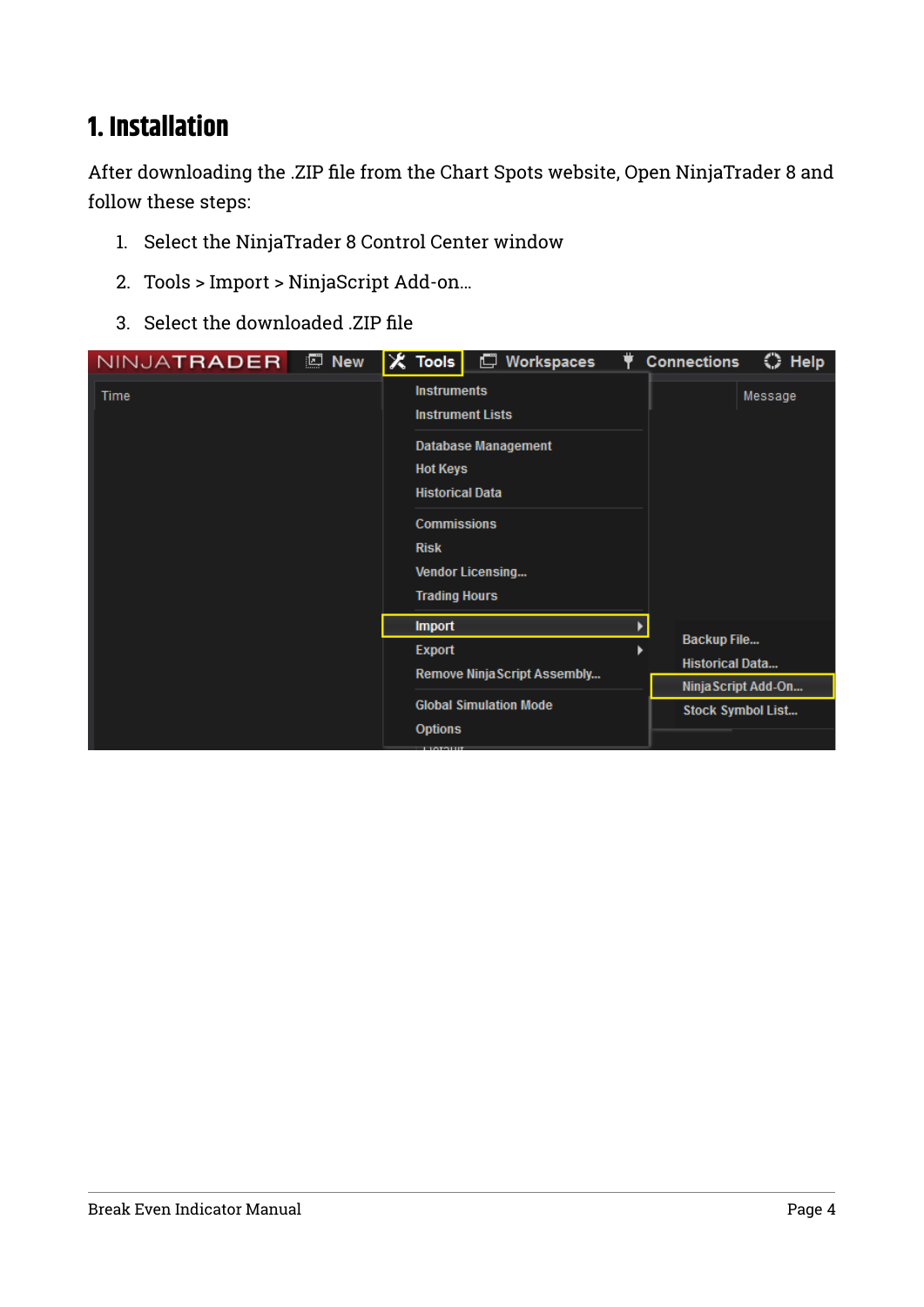## <span id="page-4-1"></span>**2. Configuration**

#### <span id="page-4-0"></span>**2.1 Add Indicator to Chart**

Open an **Intra-day** chart and follow these steps:

1. Click the indicators button

| Chart | FDAX 09-19 $\vee$ Q 30 Minute |  | $\sim$ 10. | $\mathscr{A}$ | $^{\circledR}$ |  | ト 国 刊 加 <mark>ぴ</mark> 園 註 |  |            |  |
|-------|-------------------------------|--|------------|---------------|----------------|--|----------------------------|--|------------|--|
|       |                               |  |            |               |                |  |                            |  | Indicators |  |

- 2. Open the ChartSpots folder
- 3. Double click "BreakEven"

| <b>Indicators</b>         |  |
|---------------------------|--|
| Available                 |  |
| □ ChartSpots              |  |
| <b>BreakEven</b>          |  |
| <b>CS Initial Balance</b> |  |

The Indicator will now be added in the "Configured" Pane of the Indicators dialog.

Selecting "BreakEven" in the Configured Pane allows you to further configure the Indicator.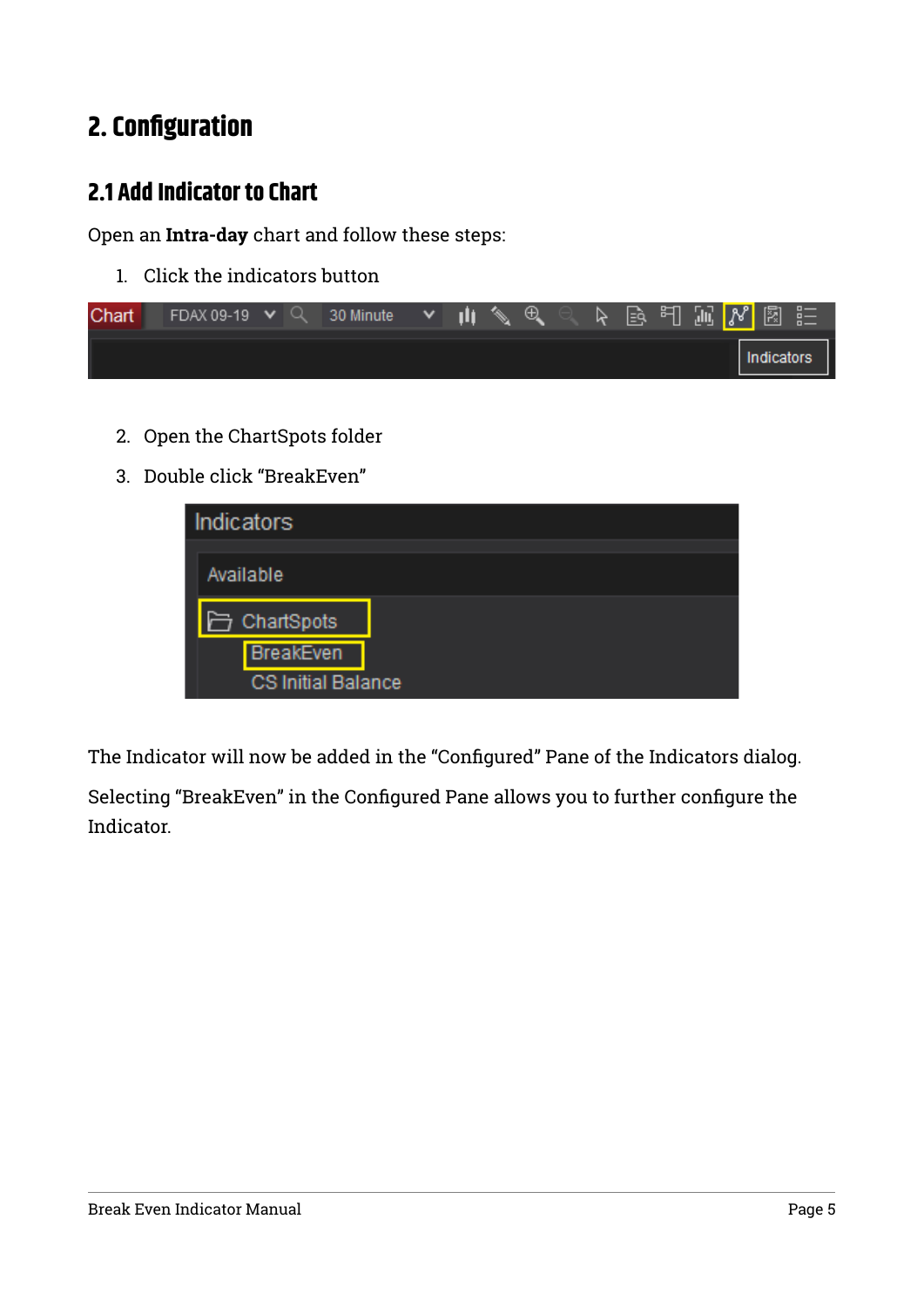#### <span id="page-5-0"></span>**2.2 Add Indicator to SuperDOM**

The Break Even indicator can also be added to the **SuperDOM.**

- 1. Right Click on the SuperDOM window
- 2. Select "Indicators..."
- 3. Follow the steps in "Add Indicator to Chart" in the previous section

| SuperDOM                                                                                                                                                    |          |        |
|-------------------------------------------------------------------------------------------------------------------------------------------------------------|----------|--------|
| <b>Auto Center</b><br>Auto Close FESX 09-19 Position<br><b>OCO</b> Order<br><b>Simulated Order</b><br><b>Cancel All Orders</b><br><b>Flatten Everything</b> | $Ctrl+Z$ | Volume |
| Columns                                                                                                                                                     |          |        |
| Indicators                                                                                                                                                  |          |        |

**Note:** It is only necessary to add the indicator to the SuperDOM in case you want to see the break even line on the price ladder of the DOM. You can for example only add the indicator to your chart, and manage the orders on your DOM. The Break Even line will still be drawn on the chart, as long as the Chart Trader for that chart has the correct Account selected. See further sections for more details.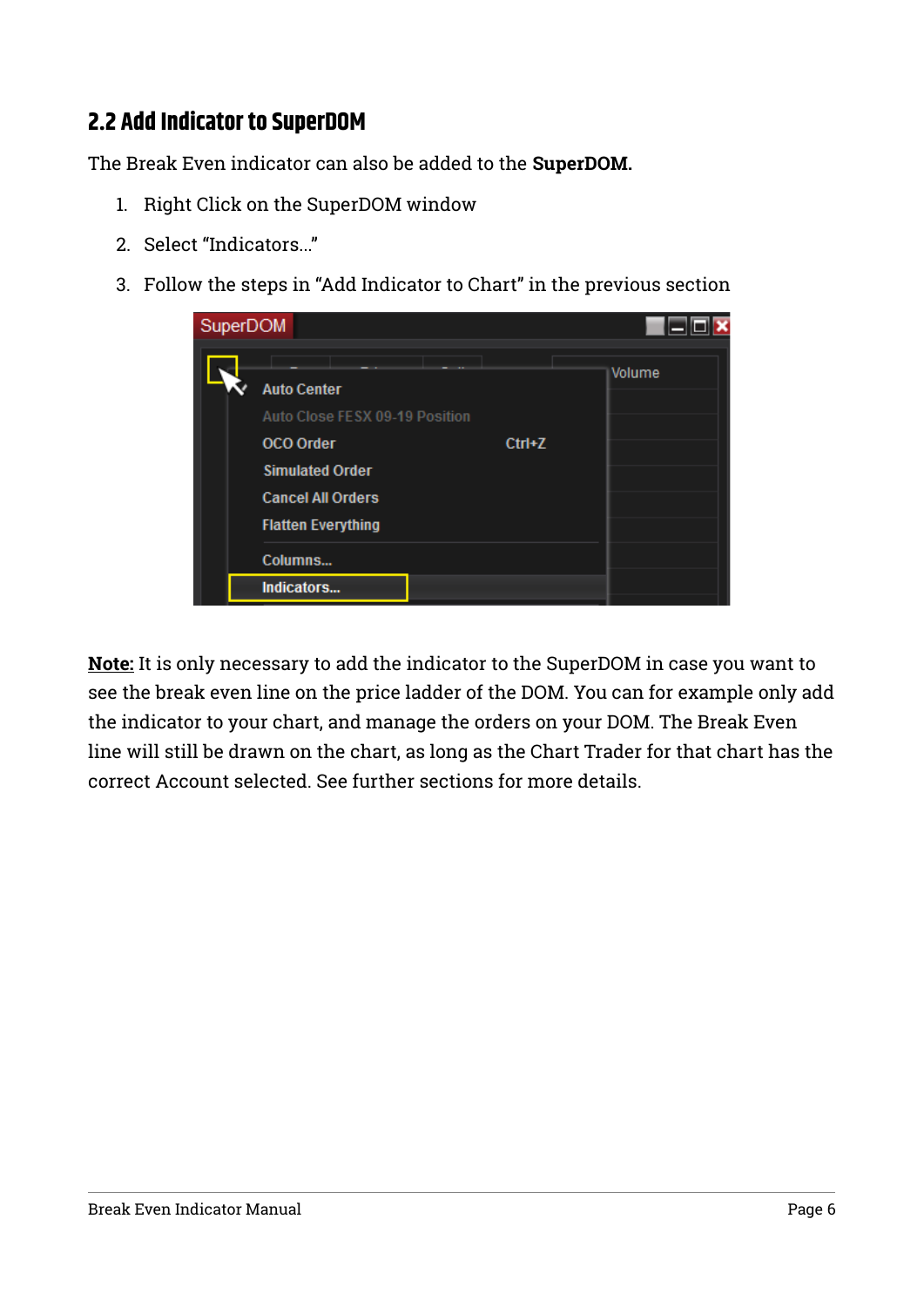#### <span id="page-6-0"></span>**2.3 Account & Chart Configuration**

To ensure correct functioning of the indicator, follow these steps:

- 1. Add the indicator to a chart following the steps in section 2.1
- 2. Select the indicator in the "Configured" pane of the Indicators dialog window
- 3. Enter the Account Name you want the indicator to track, examples:
	- a) Sim101 for the default SIM account
	- b) Playback101 for the default Playback account
	- c) \*\*\*\*\*\*\*\*\*\*\*\* your personal account as displayed in e.g. Chart Trader

| ▼ 中 多 食 ◎ 下 昼 引 漏 が 图 注<br>ute                                                                         |                                      |                         |                               |            |                 | $\blacksquare$ $\blacksquare$ $\blacksquare$ $\blacksquare$ |
|--------------------------------------------------------------------------------------------------------|--------------------------------------|-------------------------|-------------------------------|------------|-----------------|-------------------------------------------------------------|
| Indicators                                                                                             |                                      |                         | $\overline{2}$ $\overline{2}$ | $-2934.00$ | <b>Buy Mkt</b>  | Sell Mkt                                                    |
| Available                                                                                              | $i$ $\uparrow$ Properties            |                         |                               |            | <b>Buy Ask</b>  | Sell Ask                                                    |
| ChartSpots                                                                                             | $\blacktriangleright$ Parameters     |                         |                               | $-2932.00$ | <b>Buy Bid</b>  | Sell Bid                                                    |
| BreakEven<br>CS Initial Balance                                                                        | AccountName                          | Sim101                  |                               | $-2930,00$ |                 |                                                             |
| <b>Gaps &amp; Untested Levels</b>                                                                      | $\overline{\phantom{a}}$ Data Series |                         |                               |            | Rev             | <b>Close</b>                                                |
| InitialBalanceExtended                                                                                 | Input series                         | ES 09-19 (5 Minute)     |                               | $-2928,00$ | Flat            | Entry                                                       |
| PriceBands<br>PriorSessionOHLC                                                                         | $\blacktriangleright$ Set up         |                         |                               | $-2926.00$ |                 | <b>PnL</b>                                                  |
| RelativeVolume                                                                                         | Calculate                            | On price change         |                               |            | Instrument      | TIF <sub>1</sub>                                            |
| RiskChannels<br>StalkZoneImport                                                                        | Label<br>Maximum bars look back      | BreakEven<br>256        | $\vee$                        | $-2924,00$ | <b>ES 09-19</b> | $\vee$ GTC                                                  |
| PriceActionSwing                                                                                       | $\blacktriangledown$ Visual          |                         |                               | $-2922.08$ | Account         | Order gty                                                   |
| ADL.                                                                                                   | Auto scale                           | $\mathbf{x}$            |                               |            | Sim101          | 日:<br>$\vee$ 6                                              |
| ADX<br><b>ADXR</b>                                                                                     | Displacement                         | $\Omega$                |                               | $-2920,00$ | ATM Strategy    |                                                             |
| APZ                                                                                                    | Display in Data Box                  |                         |                               | 2919,00    | ES Demo         | $\checkmark$                                                |
| Aroon                                                                                                  | Panel                                | Same as input series    | $\vee$                        | $-2918,00$ | L 2923,75       | 2 <sup>7</sup>                                              |
| Aroon oscillator<br><b>ATR</b>                                                                         | Price marker(s)                      | $\mathbf x$             |                               | $-2916.00$ | B: 2923.25      | 15 <sub>1</sub>                                             |
| <b>Bartimer</b>                                                                                        | Scale justification                  | Right                   | $\mathbf{v}$                  |            |                 |                                                             |
| <b>Block volume</b>                                                                                    | Visible                              | $\overline{\mathbf{v}}$ |                               | $-2914.00$ |                 |                                                             |
| Bollinger<br><b>BOP</b>                                                                                | $\blacktriangleright$ Plots          |                         |                               | $-2912,00$ |                 |                                                             |
| Buy sell pressure                                                                                      | > BreakEven                          | Line, Solid, 1px        |                               |            |                 |                                                             |
| Buy sell volume                                                                                        |                                      |                         |                               | $-2910.00$ |                 |                                                             |
| Configured                                                                                             |                                      |                         |                               |            |                 |                                                             |
|                                                                                                        |                                      |                         |                               | $-2908.00$ |                 |                                                             |
| CS Initial Balance(ES 09-19 (5 Minute))<br>RelativeVolume(ES 09-19 (5 Minute))                         |                                      |                         |                               | $-2906,00$ |                 |                                                             |
| Order Flow VWAP(ES 09-19 (5 Minute), None, Standard, 1,2,3, <use data="" series="" settings="">)</use> |                                      |                         |                               |            |                 |                                                             |
| BreakEven(ES 09-19 (5 Minute), Sim101)                                                                 |                                      |                         |                               | $-2904.00$ |                 |                                                             |
|                                                                                                        |                                      |                         |                               |            |                 |                                                             |

- 4. On the chart, **open Chart Trader** and **select the same account**
- 5. (OPTIONAL) in case you typically don't use Chart Trader, you can select "Chart Trader (Hidden)" in the charts menu.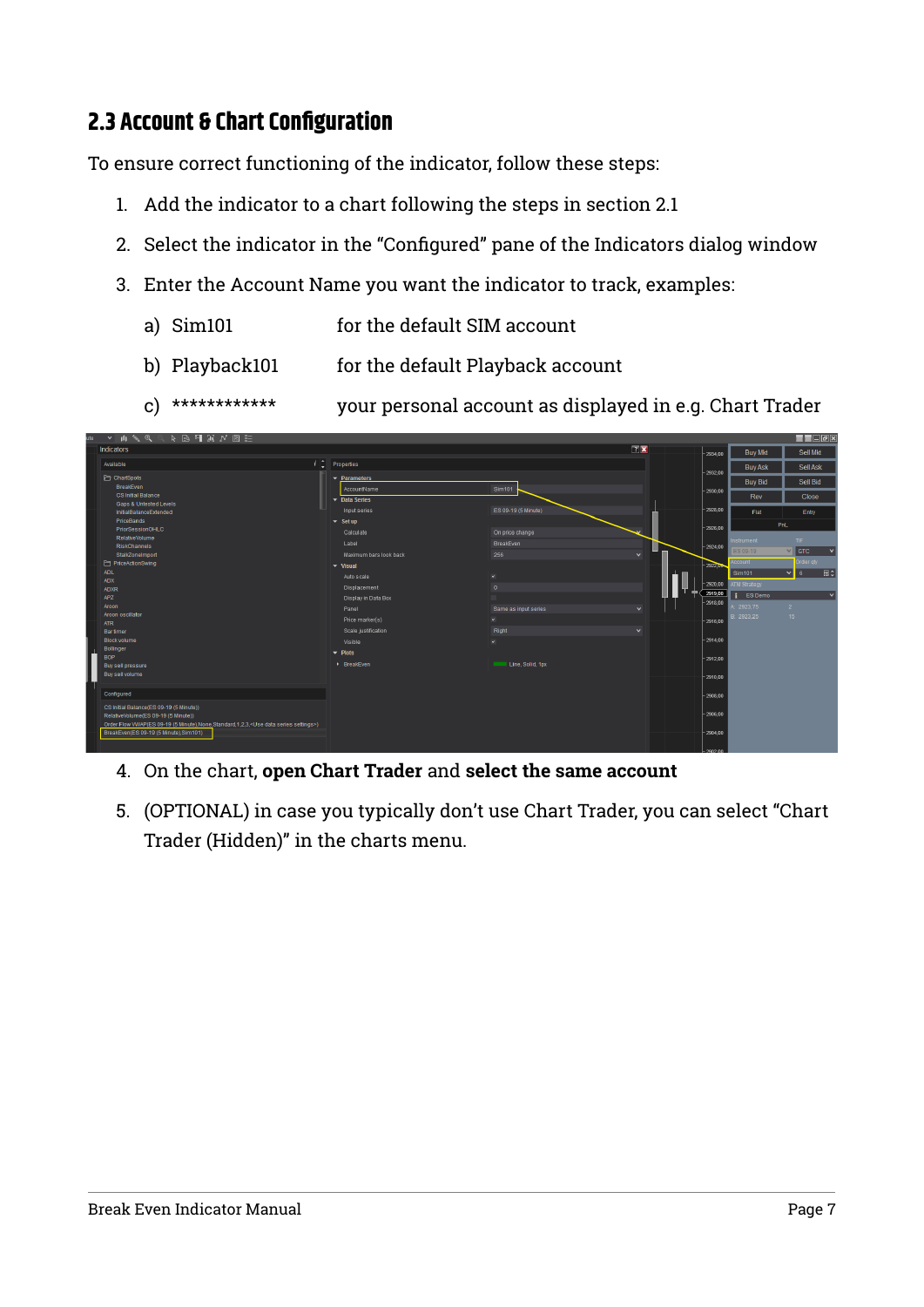#### <span id="page-7-0"></span>**2.4 Track Multiple Accounts**

If you want to track trades on multiple accounts on your Chart:

- Add the indicator multiple times to the same chart
- In each instance of the indicator, configure one of the Accounts you want to track in the AccountName field.
- When trading, the Account selected in the Chart Trader pane will determine which Break Even line is drawn

You can follow the steps in the prior sections.